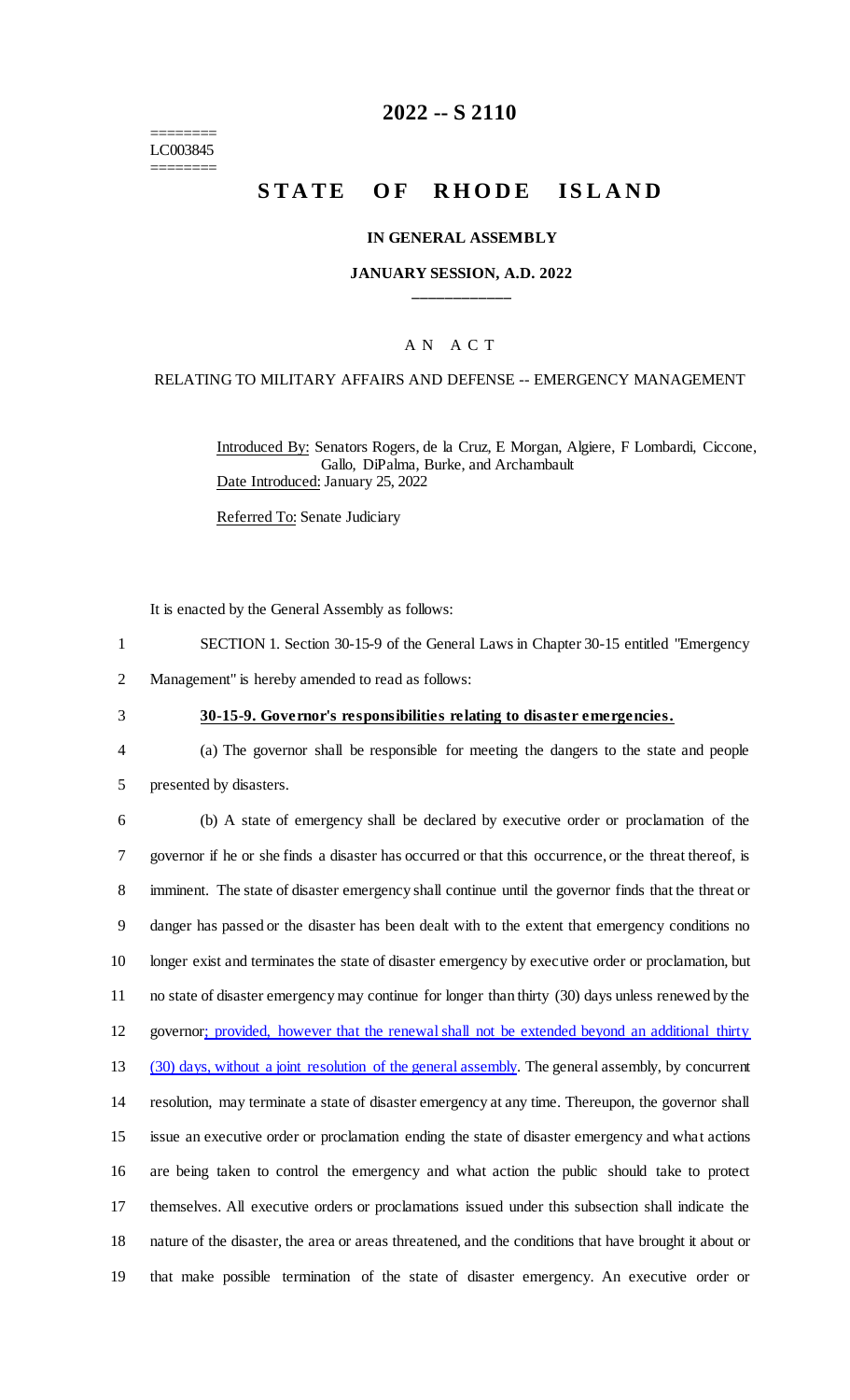proclamation shall be disseminated promptly by means calculated to bring its contents to the attention of the general public and, unless the circumstances attendant upon the disaster prevent or impede, promptly filed with the agency, the secretary of state, and the city and town clerks in the area to which it applies.

 (c) An executive order or proclamation of a state of disaster emergency, shall activate the state and local disaster emergency plans applicable to the political subdivision or area in question and shall be authority for the deployment and use of any forces to which the plan or plans apply and for the use or distribution of any supplies, equipment, and materials and facilities assembled, stockpiled, or arranged to be made available pursuant to this chapter or any other provision of law relating to disaster emergencies.

 (d) During the continuance of any state of disaster emergency the governor is commander- in-chief of the organized and unorganized militia and of all other forces available for emergency duty. To the greatest extent practicable, the governor shall delegate or assign command authority by prior arrangement embodied in appropriate executive orders or regulations, but nothing herein restricts the governor's authority to do so by orders issued at the time of the disaster emergency.

 (e) In addition to any other powers conferred upon the governor by law, the governor may exercise the following powers, subject to the provisions of subsection (g) of this section, limited in scope and duration as is reasonably necessary for emergency response:

 (1) Suspend the provisions of any regulatory statute prescribing the procedures for conduct of state business, or the orders, rules, or regulations of any state agency, if strict compliance with the provisions of any statute, order, rule, or regulation would in any way prevent, hinder, or delay necessary action in coping with the emergency, provided that the suspension of any statute, order, rule or regulation will be limited in duration and scope to the emergency action requiring said suspension;

 (2) Utilize all available resources of the state government as reasonably necessary to cope with the disaster emergency and of each political subdivision of the state;

 (3) Transfer the direction, personnel, or functions of state departments and agencies or units thereof for the purpose of performing or facilitating emergency services;

 (4) Subject to any applicable requirements for compensation under § 30-15-11, commandeer or utilize any private property if the governor finds this necessary to cope with the disaster emergency;

 (5) Direct and compel the evacuation of all or part of the population from any stricken or threatened area within the state if the governor deems this action necessary for the preservation of life or other disaster mitigation, response, or recovery;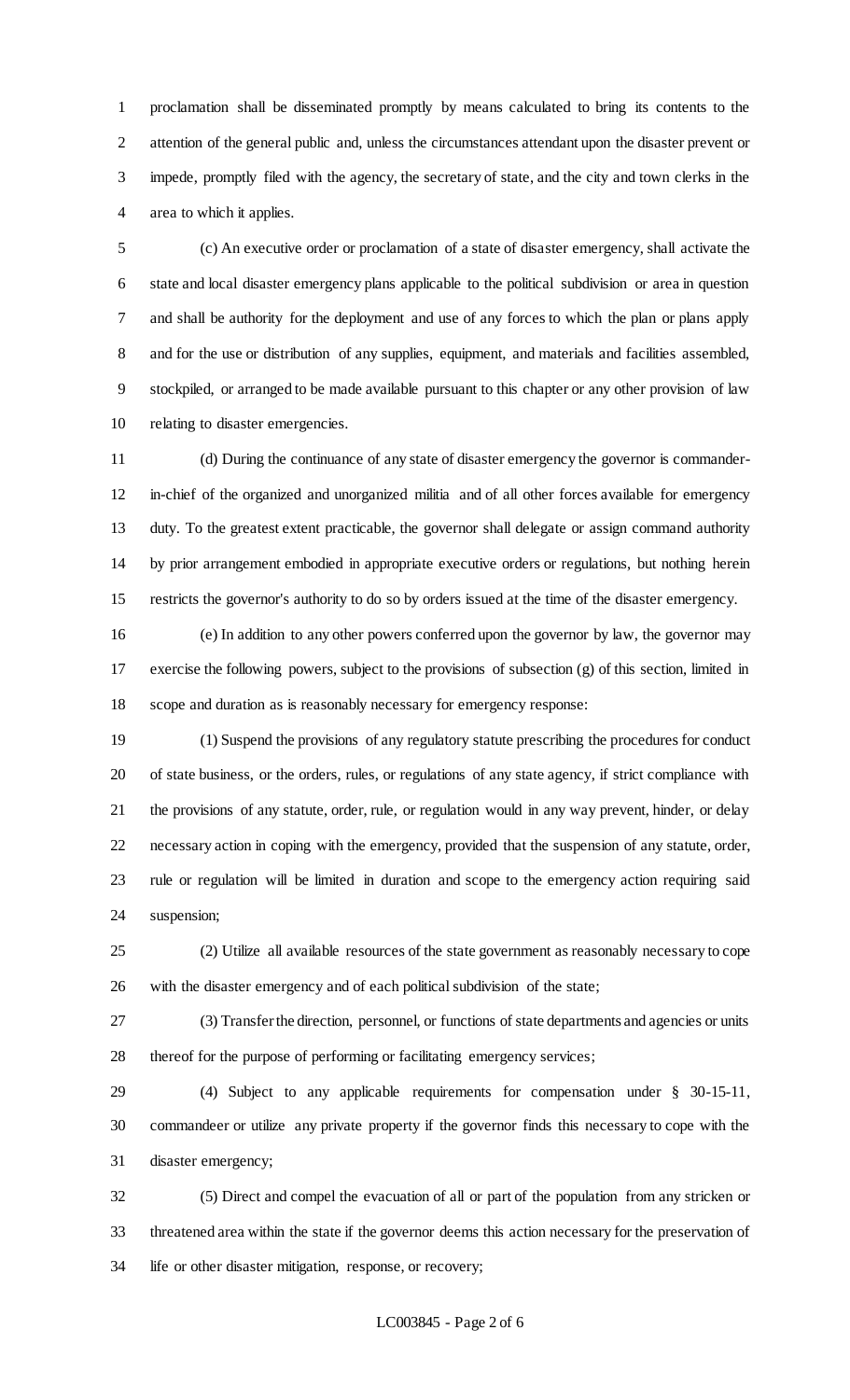(6) Prescribe routes, modes of transportation, and destinations in connection with evacuation;

 (7) Control ingress and egress to and from a high risk area, the movement of persons within the area, and the occupancy of premises therein;

 (8) Suspend or limit the sale, dispensing, or transportation of alcoholic beverages, firearms, explosives, and combustibles;

(9) Make provision for the availability and use of temporary emergency shelter;

 (10) Make and promulgate such rules and regulations as the governor may deem advisable for the assigning, detailing, and making available for duty and use in any city or town of this state any of the personnel, apparatus, or equipment of any police or fire department of any other city or town, or of any volunteer fire company, or of any fire district, and that personnel shall have the same powers, duties, rights, privileges, and immunities as if performing their duties in the city or town in which they normally would be employed, but the personnel shall obey the orders of the police and fire authorities of the city or town to which assigned, detailed, or made available. When assigned, detailed, or made available as aforesaid, the city or town in which the police or firefighters shall perform outside duties shall provide them with subsistence or pay them a reasonable allowance therefor, and shall also be liable for any damage to the apparatus or equipment incurred while being so used; provided, however, that a city or town shall be reimbursed by the state out of the general fund of the state for all expenses incurred under the foregoing provisions of this subsection;

 (11) Designate as a special emergency health and sanitation area, any area within the state that has been seriously damaged by disaster, or in which the existence of any military, naval, or air establishment of the United States of America or of any industrial establishment constructed or enlarged for purposes of national defense, has caused an increase in the population of that area to such an extent as to produce unusual problems of health and sanitation. It is the duty of state health authorities and the local code enforcement officials to make and enforce rules and regulations designed to prevent the introduction of any contagious or infectious disease and to safeguard the public health within the area. The governor may promulgate and enforce additional rules and regulations for the protection of the public health within areas as may be necessary;

 (12) Whenever, in the governor's opinion, due to a disaster there is liable to be a serious shortage in the supply of food, fuel, clothing, antitoxins, serums, immunizing agents, or any other pharmaceutical agents or medical supplies, or any other necessity of life or defense, and the federal authorities are not adequately dealing with the situation, promulgate such rules and regulations as he or she, from time to time, deems necessary to regulate the sale, purchase, or distribution of those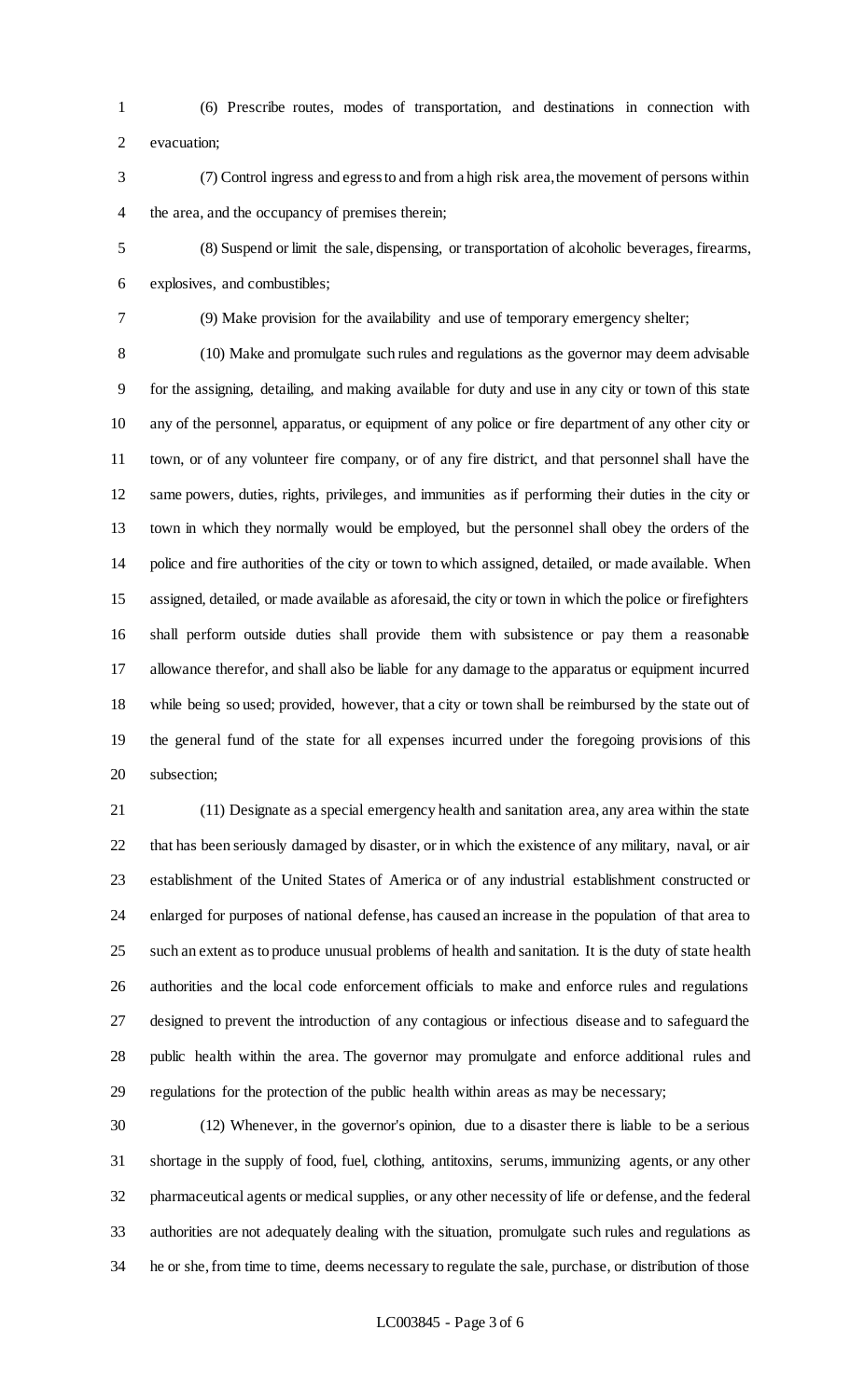necessities and to prohibit and prevent the wasting, secreting, hiding, or hoarding of, or profiteering from, those necessities; additionally, during a declared time of state or national emergency, no person, firm, or corporation shall increase the price of any item it sells or offers for sale at retail immediately prior to the proclamation of emergency or during the proclaimed state of emergency. Nothing in this section shall prohibit the fluctuation in the price of items sold at retail that occurs during the normal course of business. Any person, firm, or corporation who or that violates any provision of this subsection shall be fined not more than one hundred dollars (\$100);

 (13) Do all other things necessary to effectively cope with disasters in the state not inconsistent with other provisions of law;

 (14) Adopt and enforce measures to provide for the safe disposal of infectious waste as may be reasonable and necessary for emergency response due to a state disaster emergency. Such measures may include, but are not limited to, the collection, storage, handling, destruction, treatment, transportation, and disposal of infectious waste;

 (15) Adopt and enforce measures to provide for the safe disposal of corpses as may be reasonable and necessary for emergency response due to a state disaster emergency. Such measures may include, but are not limited to, the embalming, burial, cremation, interment, disinterment, transportation, and disposal of corpses; and

 (16) Compel a person to submit to a physical examination and/or testing as necessary to diagnose or treat the person. The medical examination and/or testing may be performed by any qualified person authorized by the department of health and must not be reasonably likely to result in serious harm to the affected individual. The medical examination and/or testing shall be performed immediately upon the order of the department of health without resort to judicial or quasi-judicial authority. If the department of health is uncertain whether a person who refuses to undergo medical examination and/or testing may have been exposed to an infectious disease or otherwise poses a danger to public health, the department of health may subject the individual to isolation or quarantine pursuant to § 23-8-4.

 (f) Nothing contained herein shall be construed to limit or restrict the power of the general assembly to appropriate any federal funds received by the state of Rhode Island pursuant to § 35- 4-22.1.

 (g) Powers conferred upon the governor pursuant to the provisions of subsection (e) of this section for disaster emergency response shall not exceed a period of one hundred eighty (180) days from the date of the emergency order or proclamation of a state of disaster emergency, unless and until the general assembly extends the one hundred eighty (180) day period by concurrent resolution.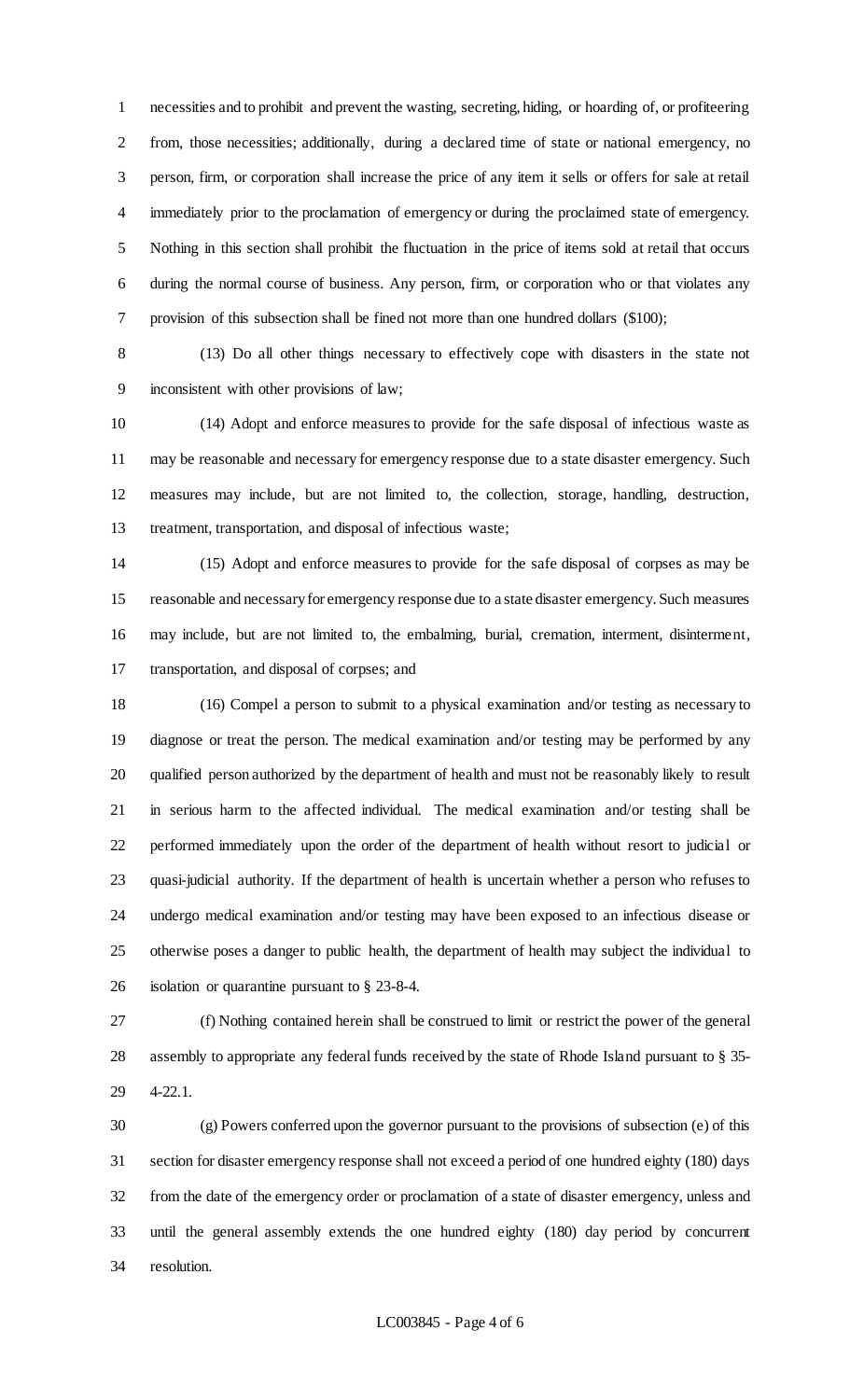- (h) Nothing contained in subsection (g) of this section shall be construed to apply to the
- following executive orders issued by the governor that shall remain in effect and may be extended
- by further executive order up to, but not beyond, September 1, 2021:
- (1) 20-06;
- (2) 20-19;
- (3) 20-37;
- (4) 20-46 as amended by 21-60;
- (5) 20-72;
- (6) 21-26;
- (7) 21-67; and
- (8) 21-68, limited to paragraph 8.
- SECTION 2. This act shall take effect upon passage.

#### ======== LC003845 ========